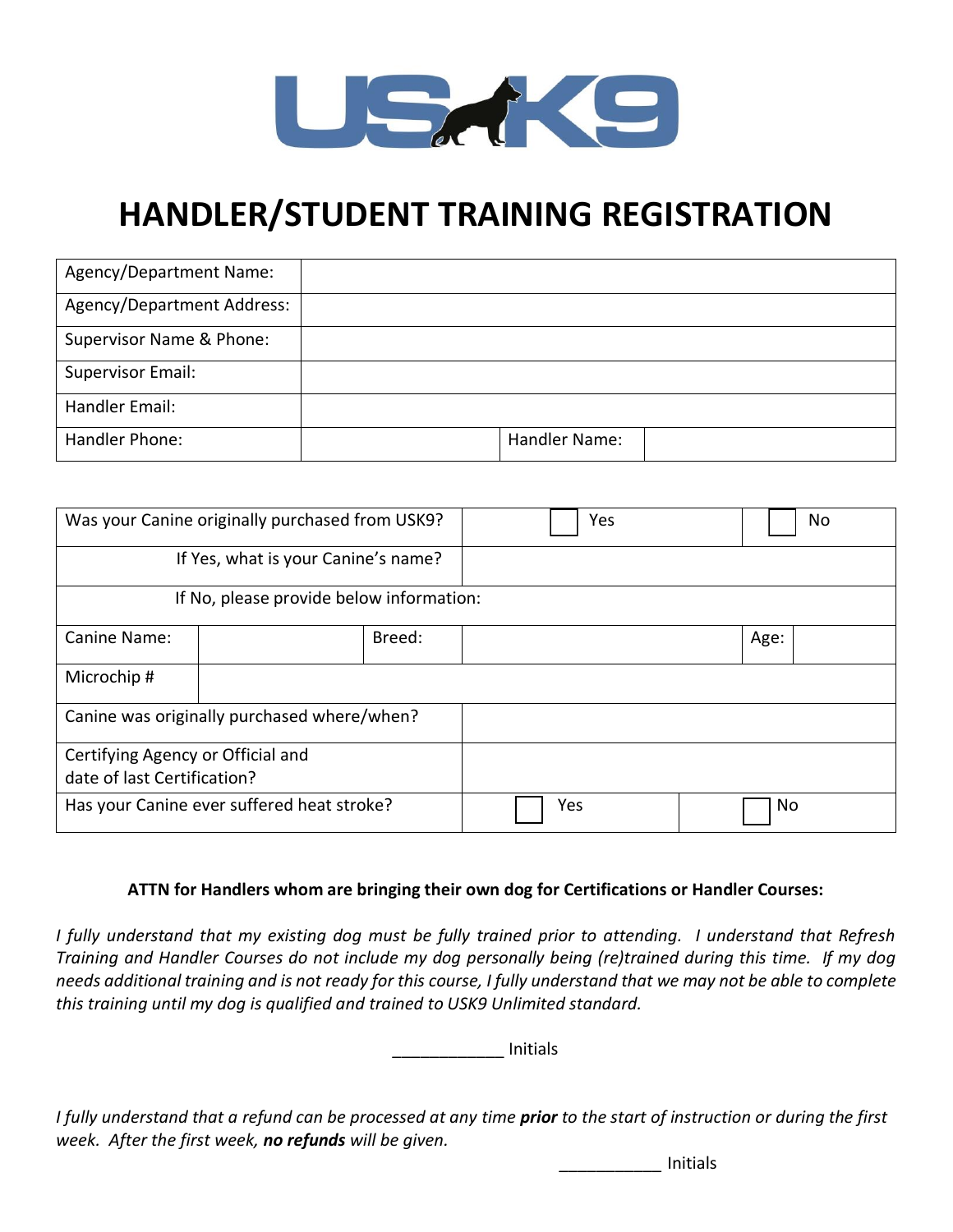Requested Course/Training DATE:

#### **Single Purpose Handler's Course**

\$3,500 (4 week course with purchased/trained dog)

\$3950 (4 week course w/o purchase of dog)

\$4375 (5 week Handler/dog training)

Certification for K9 Team in Narcotics OR Explosive Detection

#### **Dual Purpose Handler's Course**

\$3,950 (5 week course with purchase of dog)

\$4500 (5 week course without purchase of dog)

Certification for K9 Team in Narcotics OR Explosive Detection **and** Patrol Functions

#### **Professional Police Service Dog Trainer's Course**

\$10,900.00 (12 Week Course)

\$12,500 (12 week course without Purchase)

Certification for Police Dog Trainer in Narcotics/Explosive Detection and Patrol Functions

#### **Master Trainer Program**

\$16,900.00 (24 Week Course)

Certification as a Master Trainer for Police Service Dogs

#### **Annual Certification (please check):**

\$595.00 Dual includes Tuesday thru Friday Continuous Training

| \$295.00 Single |  |
|-----------------|--|
|-----------------|--|

Other/Specialty Training: